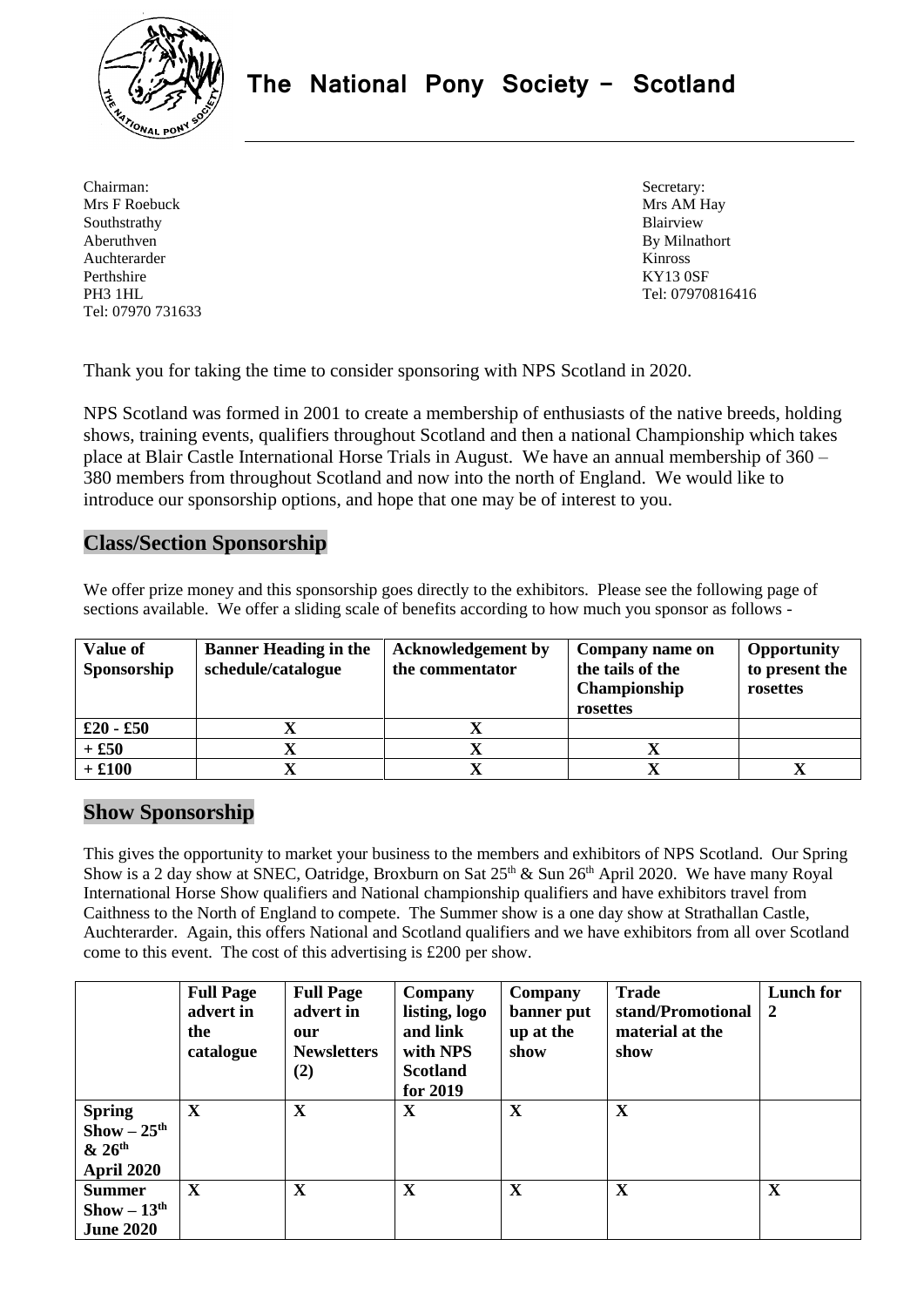

# National Pony Society – Scotland



# Class/Section SPONSORSHIP 2020

| Sat $25^{\text{th}}$ &                               | <b>SNEC</b>                       |
|------------------------------------------------------|-----------------------------------|
| <b>April</b>                                         | <b>Oatridge College, Broxburn</b> |
|                                                      |                                   |
|                                                      |                                   |
| £80<br>£80<br>£80<br>£80                             |                                   |
|                                                      |                                   |
| X<br>£100<br>£100<br>£40<br>£20<br>£60<br>£80<br>£80 | <b>Falfield Stud</b>              |
| $\pounds80$<br>$\mathbf X$                           | Sinclair Photography              |
|                                                      |                                   |
|                                                      |                                   |
|                                                      |                                   |
|                                                      | Sun $26th$<br>£60                 |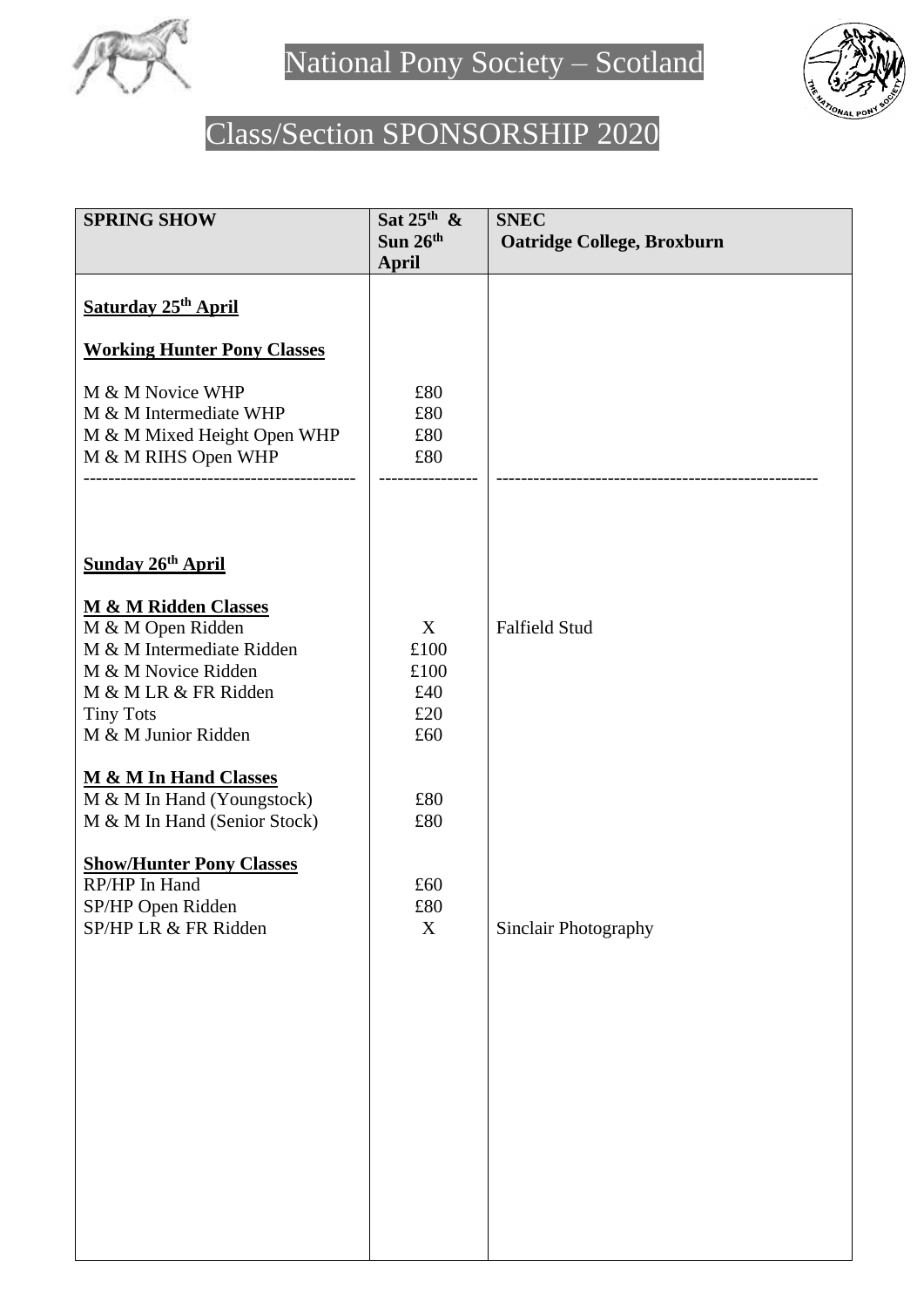| <b>SUMMER SHOW</b>                                                                                                                                 | Sat 13th<br>June                                          | <b>Strathallan Castle,</b><br>Auchterarder                        |
|----------------------------------------------------------------------------------------------------------------------------------------------------|-----------------------------------------------------------|-------------------------------------------------------------------|
| <u> Ridden Classes – Complete Section</u>                                                                                                          |                                                           |                                                                   |
| M & M Novice Ridden<br>M & M Intermediate Ridden<br>M & M Open Ridden<br>M & M Lead Rein & First Ridden<br><b>Tiny Tots</b><br>M & M Junior Ridden | £100<br>£100<br>X<br>£40<br>£20<br>£60                    | James Aird & Son, Plumbers<br><b>Trailtrow Highland Pony Stud</b> |
| <b>WHP M &amp; M Classes– Compete Section</b>                                                                                                      |                                                           |                                                                   |
| NPS Scot/Kingfisher Building Products Open WHP<br>NPS/Area5 Intermediate WHP<br>NPS/Bowling Family Novice<br>NPS/First Ridden WHP                  | X<br>£80<br>X<br>£20                                      | <b>Shona Snowie</b><br><b>James Aird &amp; Son, Plumbers</b>      |
| <b>In Hand Classes – Complete Section</b>                                                                                                          |                                                           | -------------------------------                                   |
| M & M In Hand - Breeds (Specify Breed)<br>Connemara<br>Highland<br>Welsh<br>Fell<br>Dales<br>Dartmoor<br>Shetland<br>Exmoor<br>New Forest          | X<br>£50<br>£50<br>£50<br>£50<br>£50<br>£50<br>£50<br>£50 | <b>Isobel Brydie/Joan McCallum</b>                                |
| Home Produced M&M<br><b>Show Ponies</b><br><b>Hunter Ponies</b><br>Part Bred                                                                       | £40<br>£60<br>£60<br>£80                                  |                                                                   |